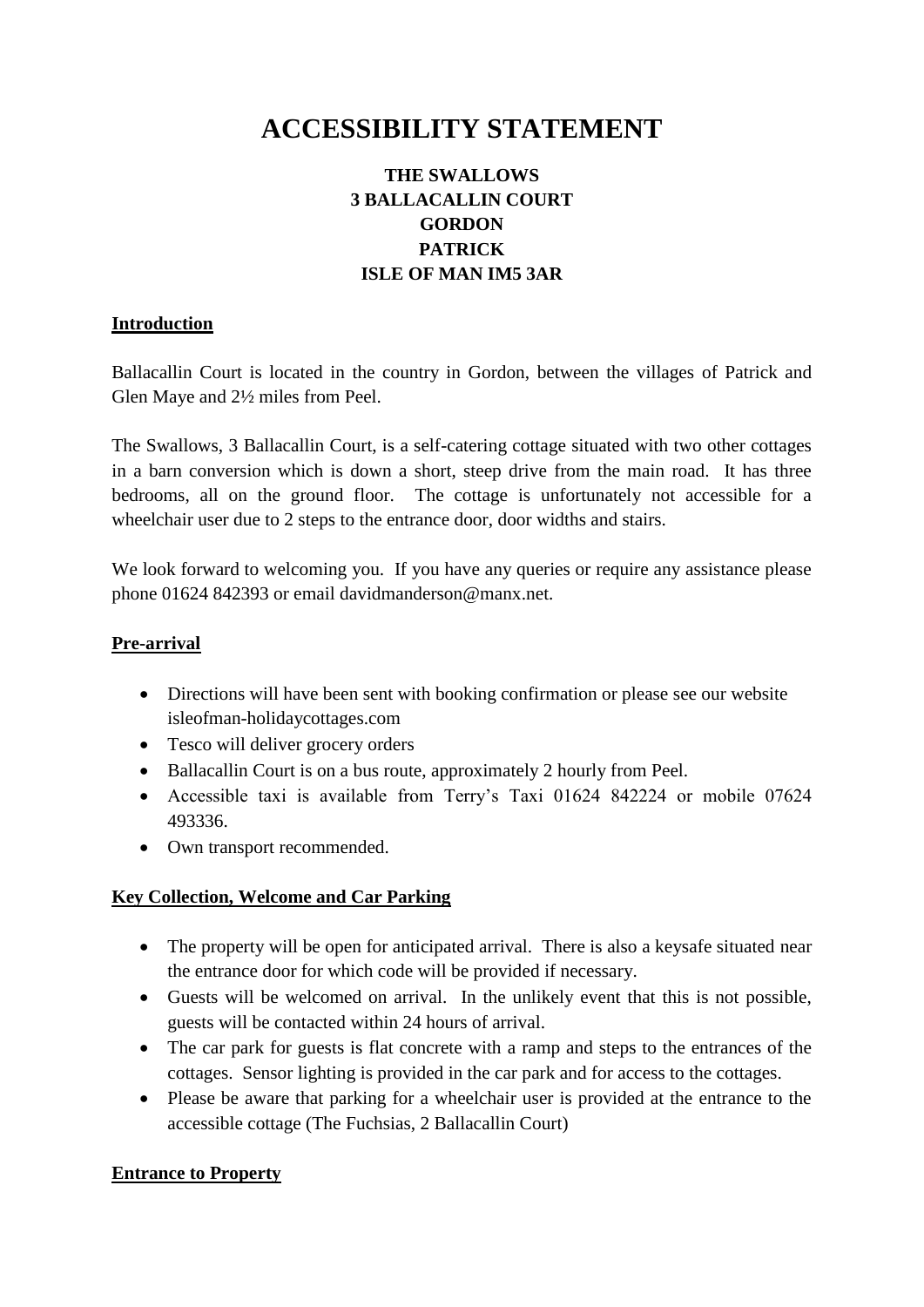- From the car park a ramp and one set of 4 steps with handrail are provided for access to the entrances of the cottages.
- Please be aware that parking for a wheelchair user is provided at the entrance to the accessible cottage (No 2, The Fuchsias).
- There is a level firm compacted gravel area at the entrance to the property with sensor light adjacent to the door.
- The entrance has 2 step into the cottage
- A mat is situated just inside the door in the entrance hall which is well lit with ceiling spotlights
- Internal floors are wood.

### **Halls, Stairs, Landings, Passageways**

Well lit with ceiling spotlights, wooden floors. Stairs with handrail, stairs with turn to first floor.

### **Bedrooms**

- Three bedrooms, all on ground floor, any furniture can be moved on request.
- Unfortunately not appropriate for a wheelchair user due to door widths, bed heights and space beside and under beds.
- Two bedrooms provided with zip & link beds, therefore either twin or super king-size.
- The third small bedroom has twin beds (not zip  $&$  link).
- Each bedroom has a wardrobe (with non-adjustable hanging rail) and dressing table with stool.
- All bedrooms well lit with ceiling spotlights and bedside lights
- Floors wood, no colour contrast
- Non allergenic bedding can be provided on request. Bed linen is 100% cotton.

#### **Bathrooms, Shower-rooms and Toilets**

- One bedroom with zip & link has en suite bathroom, containing bath with shower over, WC and wash hand basin with vanity unit. Well lit with ceiling spotlights and shaver unit
- Family wetroom on ground floor, with shower, WC and wash hand basin with vanity unit. Well lit with ceiling spotlights and shaver unit Well lit with ceiling spotlights and shaver unit
- There is a cloakroom, containing WC and wash hand basin with vanity unit, on the first floor.

# **Sitting Room/Lounge**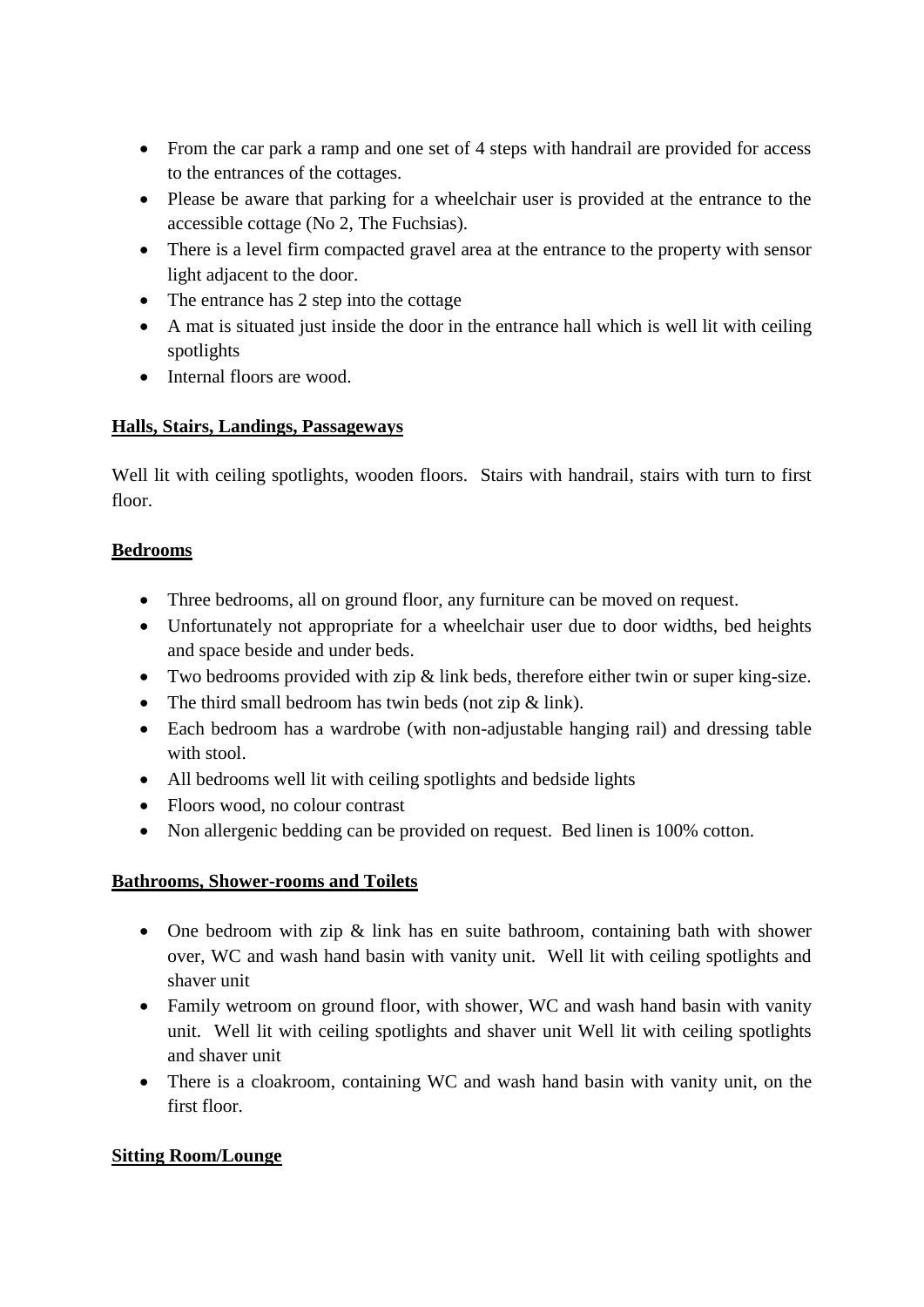- Situated on first floor, with 1 x 2 seater settee, 1 x 3 seater settee and upholstered stool, coffee table and corner TV unit.
- TV and DVD player provided, both with remote control. Manuals provided.
- Furniture moveable only on request.
- Wood burning stove on raised hearth
- Fire extinguisher
- Well lit with ceiling spotlights
- Wooden floor

#### **Kitchen/Dining Room**

Situated on first floor.

Fully equipped kitchen

- Oven with drop down door
- $\bullet$  Hob
- Microwave on work surface
- Standard height work surfaces
- Wall cupboards, contents of which could be moved to lower level on request
- Sink unit with single mixer lever tap
- Cordless kettle revolving 360°, fridge/freezer
- Under counter washing machine
- Under counter dishwasher
- Manuals for appliances provided
- Dining table and 6 chairs provided (2 with arms)

Well lit with ceiling spotlights Wooden floor

#### **Cloakroom**

Situated on first floor containing WC and wash hand basin with vanity unit.

#### **Additional information**

- We do not accept pets, however if you wish to bring your assistance dog, please contact us to discuss your requirements
- Wooden floors throughout. No colour contrast
- Emergency/Medical and local information provided
- Free wifi
- Roaming facility essential for mobile phones